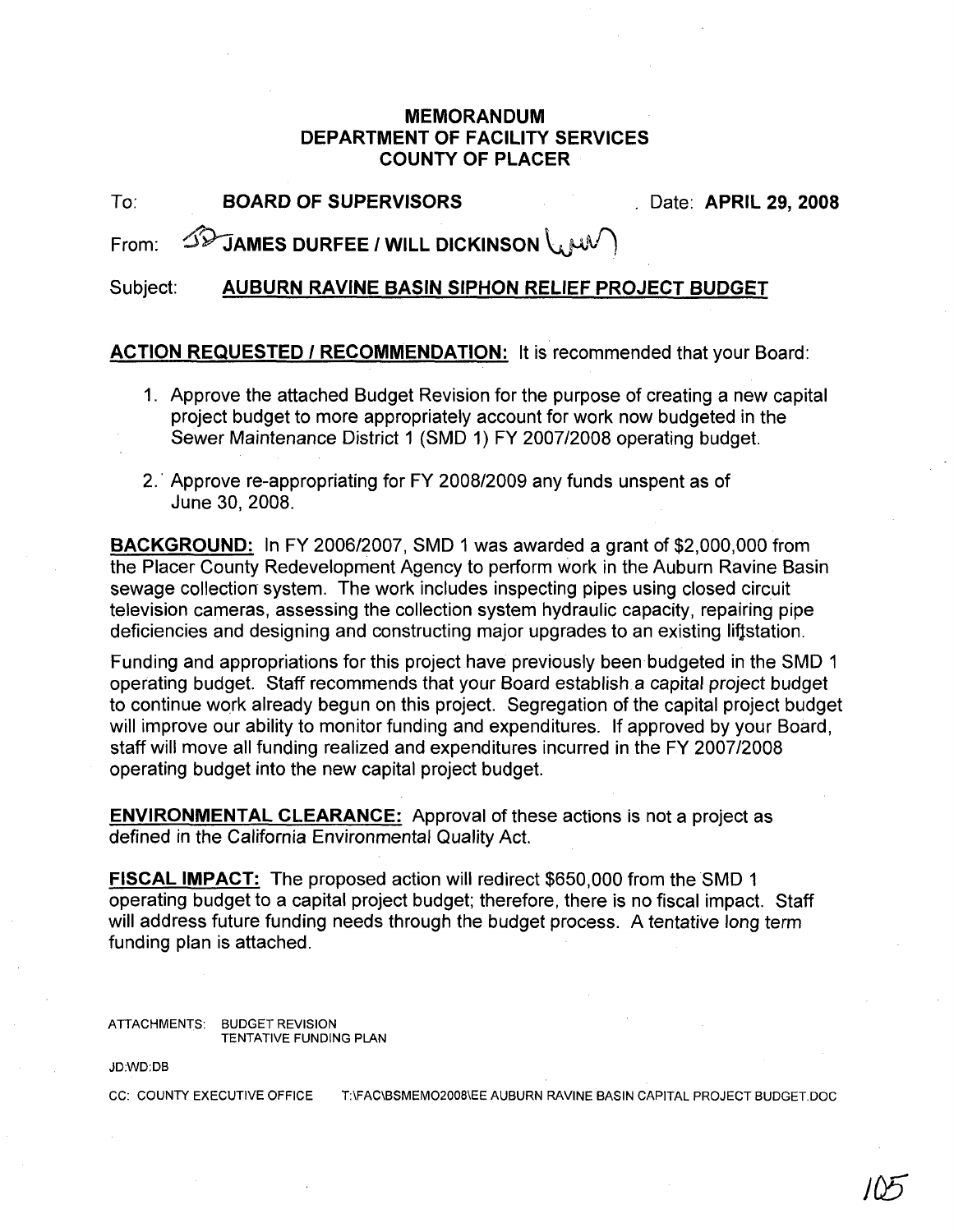| FOR CASH TRANSFERS & RESERVE CANCELLATIONS PLEASE PROVIDE THE FOLLOWING<br>Fund/subFund - OCA - PCA - G/L - Sub G/L |                                        |                                |      |             |              |     |                                   | PLACER COUNTY                        |                        |                                                                                                                                           |             |          |     | <b>PAS DOCUMENT NO.</b>     |             |                                   |            |      |                         |                  |                           |
|---------------------------------------------------------------------------------------------------------------------|----------------------------------------|--------------------------------|------|-------------|--------------|-----|-----------------------------------|--------------------------------------|------------------------|-------------------------------------------------------------------------------------------------------------------------------------------|-------------|----------|-----|-----------------------------|-------------|-----------------------------------|------------|------|-------------------------|------------------|---------------------------|
|                                                                                                                     | <b>BUDGET REVISION</b>                 |                                |      |             |              |     |                                   |                                      |                        |                                                                                                                                           |             |          |     |                             |             |                                   |            |      |                         |                  |                           |
| <b>POST DATE:</b>                                                                                                   |                                        |                                |      |             |              |     |                                   |                                      | Cash Transfer Required | Auditor-Controller                                                                                                                        |             |          |     |                             |             |                                   |            |      |                         |                  |                           |
| DEPT<br>NO.                                                                                                         | DOC<br><b>TYPE</b>                     | TOTAL LINES<br>Total \$ Amount |      |             |              |     |                                   | <b>Reserve Cancellation Required</b> |                        |                                                                                                                                           |             |          |     |                             |             | County Executive                  |            |      |                         |                  |                           |
|                                                                                                                     | 12 BR                                  | 5<br>3,250,000.00              |      |             |              |     | <b>Establish Reserve Required</b> |                                      |                        |                                                                                                                                           |             |          |     | <b>Board of Supervisors</b> |             |                                   |            |      |                         |                  |                           |
| <b>ESTIMATED REVENUE ADJUSTMENT</b>                                                                                 |                                        |                                |      |             |              |     |                                   |                                      |                        |                                                                                                                                           |             |          |     |                             |             | <b>APPROPRIATION ADJUSTMENT</b>   |            |      |                         |                  |                           |
| DEPT<br>NO.                                                                                                         | T/C                                    | Rev                            | Fund | Sub<br>Fund | OCA          | PCA | OBJ3                              | PROJ.                                | PROJ. DTL              | <b>AMOUNT</b>                                                                                                                             | DEPT<br>NO. | T/C      | Rev | Fund                        | Sub<br>Fund | OCA                               | <b>PCA</b> | OBJ3 | PROJ.                   | <b>PROJ. DTL</b> | <b>AMOUNT</b>             |
| 12 <sub>2</sub>                                                                                                     | 006                                    |                                | 140  |             | 991078 91078 |     | 7249                              |                                      |                        | 650,000.00                                                                                                                                | 12          | 014      |     | 140                         |             | 991078 04826 4151                 |            |      |                         |                  | 650,000.00                |
| 12 <sup>°</sup>                                                                                                     | 007                                    |                                | 503  |             | 990726 90726 |     | 7249                              |                                      |                        | 650,000.00                                                                                                                                | 12          | 034      |     | 140                         |             | 991078 04826 4151 704826 010000   |            |      |                         |                  | 650,000.00                |
|                                                                                                                     |                                        |                                |      |             |              |     |                                   |                                      |                        |                                                                                                                                           |             | 12 015   |     | 503                         |             | 990726 90726 4151                 |            |      |                         |                  | 650,000.00                |
|                                                                                                                     |                                        |                                |      |             |              |     |                                   |                                      |                        |                                                                                                                                           |             |          |     |                             |             |                                   |            |      |                         |                  |                           |
|                                                                                                                     |                                        |                                |      |             |              |     |                                   |                                      |                        |                                                                                                                                           |             |          |     |                             |             |                                   |            |      |                         |                  |                           |
|                                                                                                                     |                                        |                                |      |             |              |     |                                   |                                      |                        |                                                                                                                                           |             |          |     |                             |             |                                   |            |      |                         |                  |                           |
|                                                                                                                     |                                        |                                |      |             |              |     |                                   |                                      |                        |                                                                                                                                           |             |          |     |                             |             |                                   |            |      |                         |                  |                           |
|                                                                                                                     |                                        |                                |      |             |              |     |                                   |                                      |                        |                                                                                                                                           |             |          |     |                             |             |                                   |            |      |                         |                  |                           |
|                                                                                                                     |                                        |                                |      |             |              |     |                                   |                                      |                        |                                                                                                                                           |             |          |     |                             |             |                                   |            |      |                         |                  |                           |
|                                                                                                                     |                                        |                                |      |             |              |     |                                   |                                      |                        |                                                                                                                                           |             |          |     |                             |             |                                   |            |      |                         |                  |                           |
|                                                                                                                     |                                        |                                |      |             |              |     |                                   |                                      |                        |                                                                                                                                           |             |          |     |                             |             |                                   |            |      |                         |                  |                           |
|                                                                                                                     |                                        |                                |      |             |              |     |                                   |                                      |                        |                                                                                                                                           |             |          |     |                             |             |                                   |            |      |                         |                  |                           |
|                                                                                                                     |                                        |                                |      |             |              |     |                                   |                                      | <b>TOTAL</b>           | 1,300,000.00                                                                                                                              |             |          |     |                             |             |                                   |            |      |                         |                  | <b>TOTAL</b> 1,950,000.00 |
|                                                                                                                     |                                        |                                |      |             |              |     |                                   |                                      |                        | REASON FOR REVISION: To appropriate a Redevelopment grant in the Capital Projects Fund for the Auburn Ravine Basin Siphon Relief project. |             |          |     |                             |             |                                   |            |      |                         |                  |                           |
|                                                                                                                     |                                        |                                |      |             |              |     |                                   |                                      |                        |                                                                                                                                           |             |          |     |                             |             |                                   |            |      |                         |                  |                           |
|                                                                                                                     | Prepared by<br>Valerie Bayne           |                                |      |             |              |     |                                   |                                      |                        |                                                                                                                                           |             | Ext 6803 |     |                             |             |                                   |            |      |                         |                  |                           |
|                                                                                                                     | Department Head                        |                                |      |             |              |     |                                   |                                      |                        |                                                                                                                                           |             |          |     | Date:<br>4/29/08            |             |                                   |            |      |                         |                  |                           |
|                                                                                                                     | <b>Board of Supervisors</b>            |                                |      |             |              |     |                                   |                                      |                        |                                                                                                                                           |             |          |     |                             |             | Page:<br><b>Budget Revision #</b> |            |      |                         |                  |                           |
|                                                                                                                     | Distribution: ORIGINAL ONLY to Auditor |                                |      |             |              |     |                                   |                                      |                        |                                                                                                                                           |             |          |     |                             |             |                                   |            |      | FOR INDIVIDUAL DEPT USE | Rev 11/16/2004   |                           |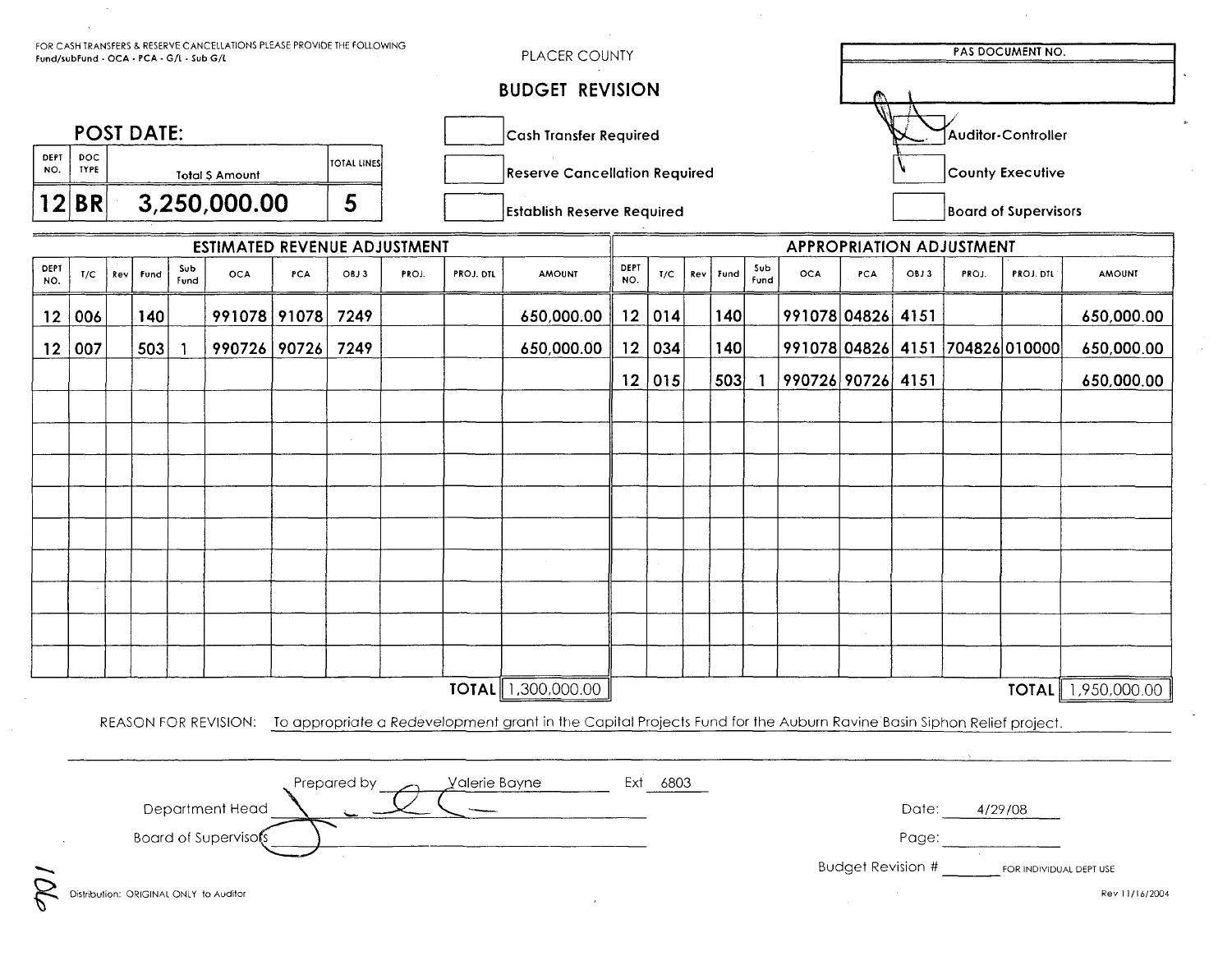## AUBURN RAVINE BASIN SIPHON RELIEF PROJECT

|                        | <b>FUNDING PLAN</b>         | <b>Budget</b> | yearly<br>total |          | Projected<br>2008-09 | Projected.<br>2009-10 | Projected<br>2010-11 | Projected<br>2011-12 |
|------------------------|-----------------------------|---------------|-----------------|----------|----------------------|-----------------------|----------------------|----------------------|
| <b>Funding Sources</b> |                             |               |                 | 2007-08  |                      |                       |                      |                      |
|                        | <b>Redevelopment Grant</b>  | 2,000,000     | 2,000,000       | 550,000  | 1.000.000            | 450,000               |                      |                      |
|                        | SMD <sub>1</sub>            | 861,017       | 861,017         | 100,000  | 400,000              | 361,017               |                      |                      |
|                        | total                       | 2,861,017     | 2,861.017       | 650,000  | 1,400,000            | 811,017               |                      |                      |
| <b>Expenditures</b>    |                             |               |                 |          |                      |                       |                      |                      |
|                        | <b>County Labor</b>         | 161,017       | 161,017         | 100,000  | 51,540               | 9,477                 |                      |                      |
|                        | <b>Consultant Services</b>  | 800,000       | 800,000         | 550,000  | 250,000              |                       |                      |                      |
|                        | construction costs<br>other | 1,900,000     | 1,900,000       |          | 1,075,000            | 825,000               |                      |                      |
|                        | total                       | 2,861,017     | 2,861,017       | 650,000  | 1,376,540            | 834,477               |                      |                      |
|                        | account balance             | (0)           | (0)             | $\Omega$ | 23,460               | (0)                   | (0)                  | (0)                  |

 $\geqslant$ 

÷.